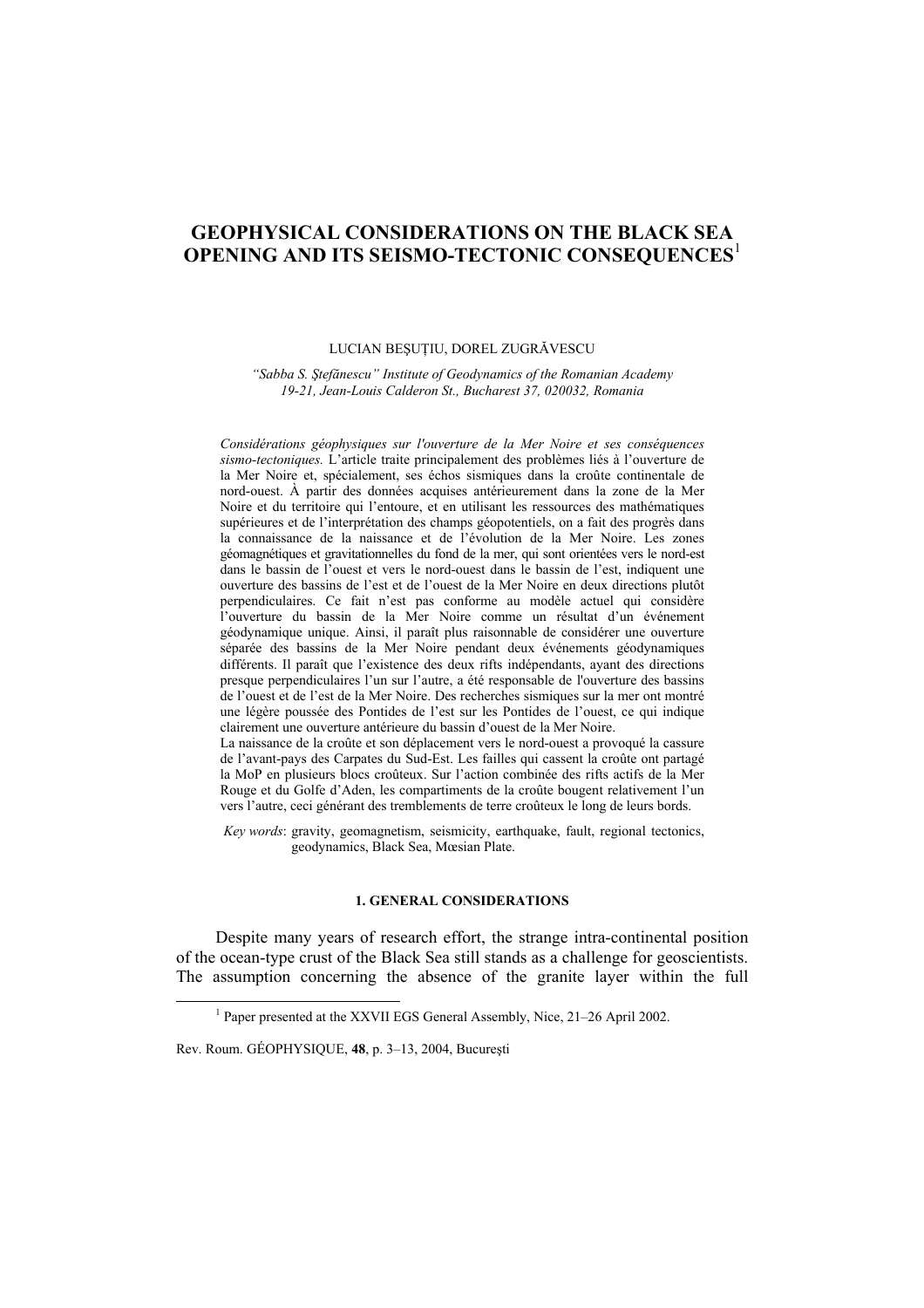continental environment is based on the values of the seismic wave's velocity only. Drilling attempts to confirm seismic data have failed due to the extremely thick sediments (more than 15 km) that cover the central Black Sea basins.

The present work represents an attempt to improve the knowledge on the geodynamic processes related to the Black Sea opening and its echoes on the adjacent NW inland. The considerations are mainly based on the interpretation of gravity and geomagnetic data previously acquired within the Black Sea offshore and the NW neighbouring inland. To diminish the inherent ambiguity in the potential field interpretation, additional data (offshore seismics, earthquake focal mechanism, stress tensor state, and so on) were also used.

# **2. GEOLOGICAL SETTING OF THE BLACK SEA**

The Black Sea basin is located within the full continental environment (Fig. 1). It is surrounded by relatively high mountain chains (Crimea, Caucasus, Pontides and Balkans) except for the north-western inland, consisting of the North Dobrogea belt, and the Moesian and Scythian platforms. Based on a large amount of information collected by scientific institutions from various countries some basic ideas concerning its regional geological setting will be presented in the following.

The Black Sea is formed of two deep basins separated by the Mid-Black Sea ridge (Belousov *et al*., 1988; Finetti *et al.*, 1988). Even if generated simultaneously, by the same geodynamic event, they exhibit distinct crustal peculiarities. The central part of the two basins seems to show an **ocean-type crust,** with the granite layer missing. The hypothesis is based on the high value of the seismic wave velocity, usually observed on the basalt floor of the oceans.

Better results in offshore seismics interpretation were obtained for the W Black Sea basin due to the possibilities for an accurate calibration. Within the central area, on a substantially flat acoustic basement attributable to the basaltic layer, lies an over 14 km strong reflective sedimentary sequence, which started in the upper part of the *Lower Cretaceous*. It is worth mentioning that the western Black Sea floor is progressively younger from north (*about 110 m.y.*) to south (*55 m.y.*). Several zones striking NE, with distinct seismic behaviour, have been outlined in the area, underlying the sea floor geology (Fig. 2).

In the E Black Sea basin, the acoustic basement **is not flat,** but affected by tectonization and fault displacements, and is covered by a sedimentary succession with a total thickness of about 13.5 km. It should be mentioned that some authors consider that in the central E Black Sea basin the granite layer is not absent, but strongly thinned only and, accordingly, the sea floor would remain continental in nature.

To conclude, several results of the previous research should be kept in mind for a better understanding of future statements in this paper related to the sea basin opening:

- the missing granite layer in the central part of the basin;
- distinct crust peculiarities for western and eastern Black Sea;
- the progressively younger basement of the W Black Sea from north to south.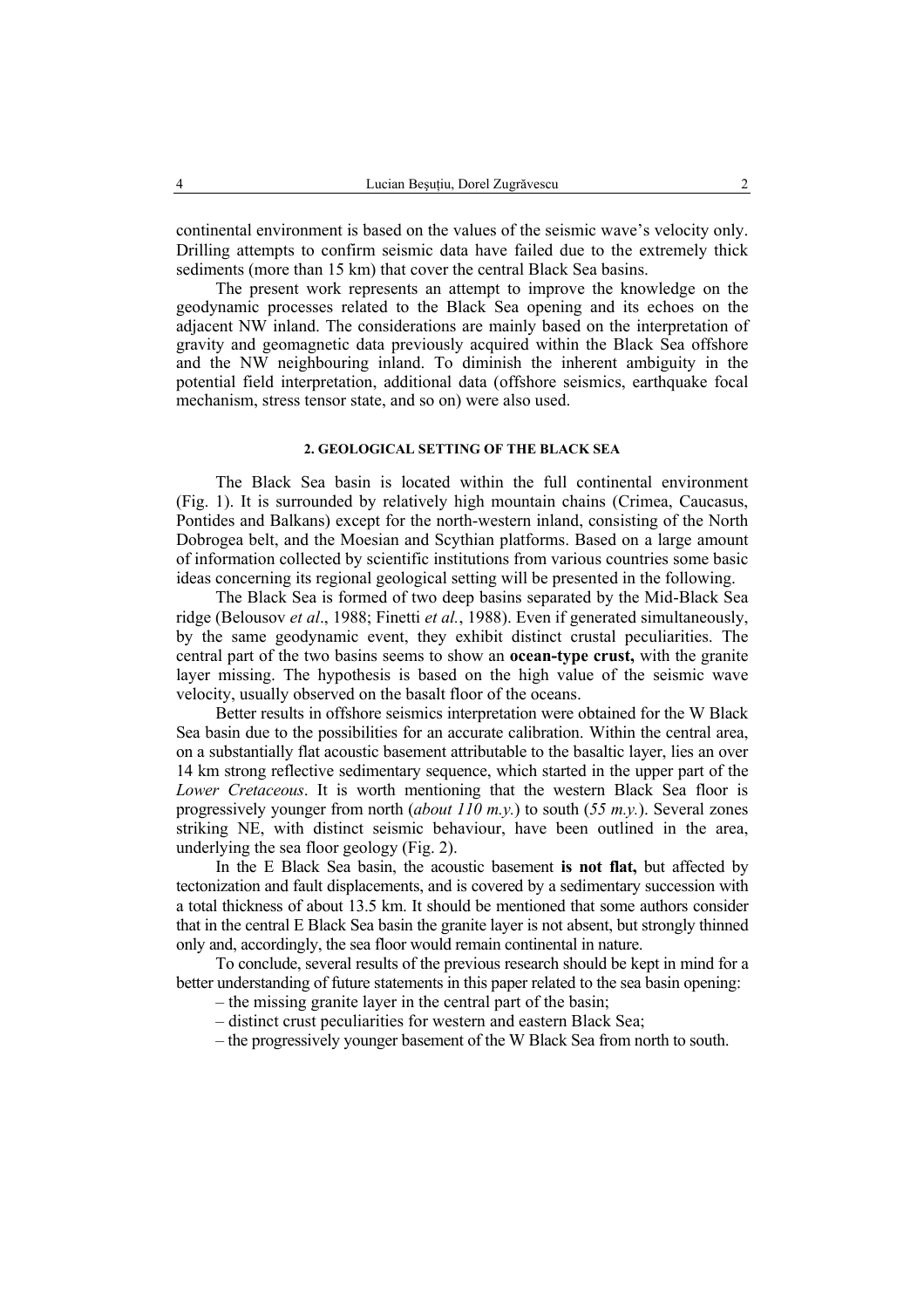## **3. MAIN IDEAS CONCERNING THE BLACK SEA GENESIS**

The first ideas on the nature of the Black Sea basin were based on studies on the surrounding land and fragmentary bathometry (Andrusov, 1893; Dobrynin, 1922). They imagined the Black Sea basin as an intra-continental **graben-like structure** of *Neogene to Quaternary* age, within the frame of a vast continent (*Pontida*) including Crimea and Asia Minor.

Obruchev (1926), Nalivkin (1928), Lichkov (1933), Arhangelskii, Strahov (1933) and Muratov (1949) considered the Black Sea as a **modern dynamic geosynclinal** area, with continuous subsidence.

Later on, Muratov (1955) reconsidered his former idea by interpreting the basaltic basement of the Black Sea bottom as a **relict ocean floor**. Milanovskii (1963, 1965), Sorskii (1965), Goncharov *et al.* (1972) developed the Muratov idea. By taking into account the thickness of the sedimentary cover, a *Palaeozoic* or even *Precambrian* age of basin occurrence was considered by the authors.

Gegelyantz *et al.* (1958) and Neprochonov (1966) brought the first evidence for the absence of the granite layer in the central basin of the Black Sea, advocating for the presence of an ocean-type crust in the area. Kropotkin (1967) and Adamia *et al.* (1974) firstly considered that the Black Sea floor is a **rifting structure**, located in the extent of the Adjaro-Triatlet depression. Later on, Beliavskii and Mikhailov (1980) stated out that the rifting started in the *Jurassic*.

Dewey *et al.* (1973) and Sorokhtin (1979) joined the previous idea of Muratov (1955) and considered the crust without the granite layer as simple **remnants of the Tethys ocean floor** of *Early Mesozoic* age.

Apolskii (1974) considered the Black Sea and the Caspian Sea as **pull-apart basins** generated by *en-échelon* sinistral strike-slip faults acting from the SE Carpathians to the Caspian Sea area.

Adamia *et al.* (1974), Bocaletti, Guazone (1974) brought into account the modern hypothesis presenting the Black Sea floor as **a remnant of a back-arc basin** provoked by an extension from *Late Cretaceous to Palaeogene*. The idea was developed by Letouzey *et al.* (1977) who used the plate tectonics concept to explain the Black Sea formation. In the authors' opinion, the Black Sea occurred as a **back-arc basin** behind the Pontides due to the Mesozoic Tethys Ocean northward subduction. It evolved from *Late Cretaceous to Eocene-Oligocene*.

A rather different model, which fully denies the rifting hypothesis, was proposed by Janshin *et al.* (1980) and Shlezinger *et al.* (1981). These authors considered that the ocean-type crust within the central Black Sea and the Caspian Sea occurred as a result of the **basification of the continental crust by eclogitization of granite rocks.**

Zonenshain and LePichon (1986) came back to the idea of *Mesozoic* **back-arc basins related to the Neo-Tethys subduction**.

Finetti *et al*. (1988) and Belousov *et al*. (1988) suggested the idea of a **twostages rifting**. The first phase took place during the *Liass-Dogger* and seems to be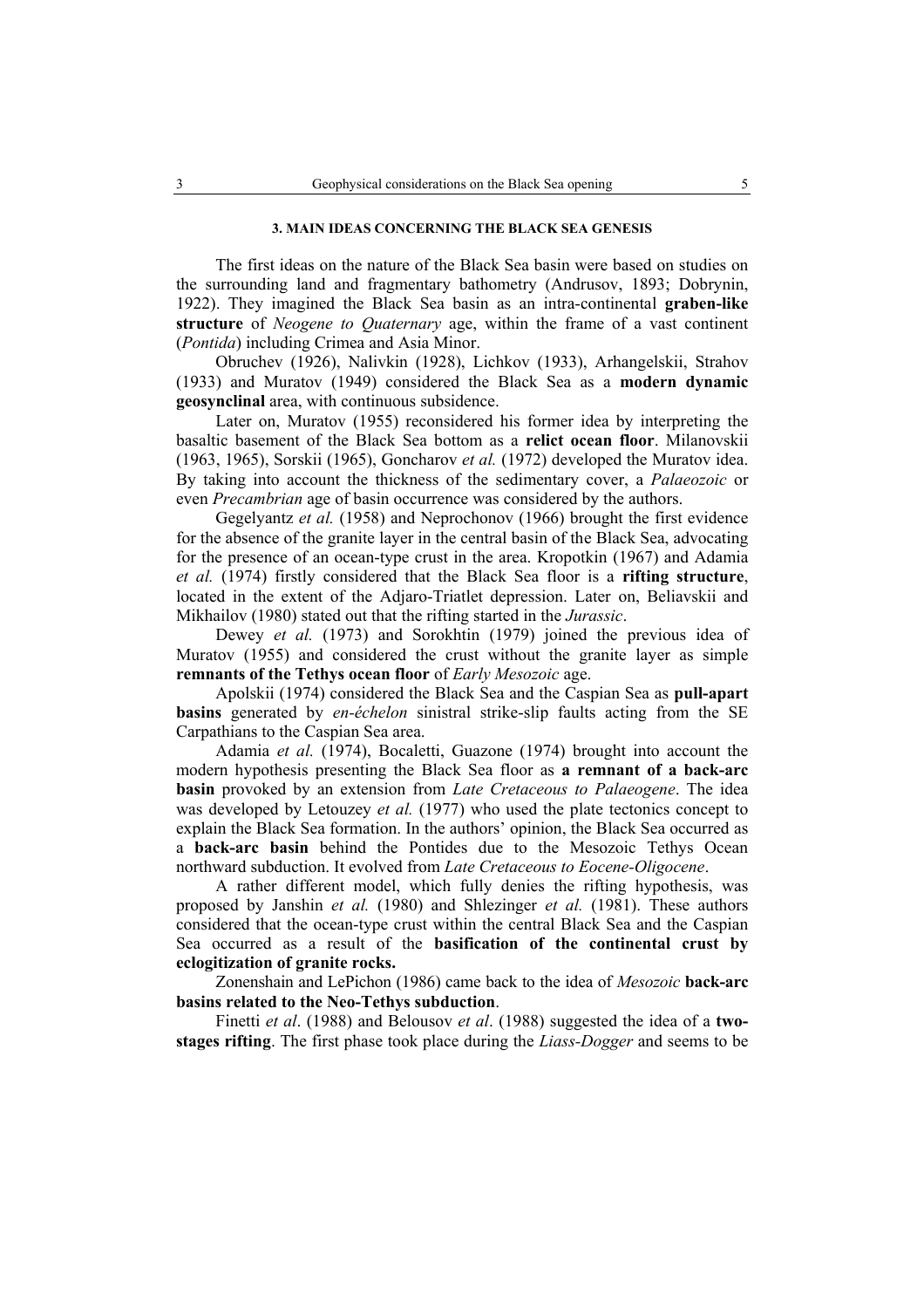responsible for the formation of the Great Caucasus basin. At that time, the Black Sea basin was a shallow sea with channels area. The deep-sea basins occurred during a secondary rifting stage (starting from the *Neocomian-Barremian*). The West and East Black Sea basins opened almost simultaneously, but had an unequal evolution. While the western Black Sea experienced a complete development, with a progressively opening from north to south, the eastern Black Sea seems to have an incomplete evolution. As previously mentioned, some authors consider that there is no ocean-type crust in its central part, but a transient crust, with a thinned granite layer. The opening phase stopped in the Palaeogene, when a compression stage started in the area.

In a more recent paper, Shreider *et al*. (1997) considered, based on magnetostratigraphic evidence that both E and W Black Sea started almost simultaneously from *Aptian to Albian*, and evolved to the *Palaeocene–Eocene*.

As can be seen from the above presentation, the modern dominant idea is that the W and E Black Sea basins opened almost simultaneously as back-arc basins behind the West and, respectively, East Pontides, related to the northward consumption of the Neo-Tethys floor. Their development seemed to start in Late Cretaceous and lasted in the Eocene-Oligocene, when the whole area was an active depression during the cooling of the newly formed oceanic crust.

Based on geophysical evidence (mainly provided by the potential fields analysis), in the following we shall try to present some considerations on the geodynamic processes related to the Black Sea opening and, especially, their seismotectonic consequences in the neighboring NW inland.

# **4. DATA AND THE APPROACH**

### 4.1. GEOMAGNETIC DATA

As a raw geomagnetic material for processing and interpretation, the data provided by the Geomagnetic Map of Europe (Simonenko, Pashkevich, 1990) was used. The map was compiled based on rather different materials, and the process of merging the previously gathered data was not always accurate. However, the advantage of using it is that it provides a homogeneous image for the Black Sea (Fig. 3), based on a consistent data set provided by a regional airborne geomagnetic survey made by teams from the former Soviet Union, using similar technologies in data acquisition and processing.

#### 4.2. GRAVITY DATA

Due to the confidentiality of the gravity data, the relative values of the gravity variation within the Black Sea area could be taken into account only. This is the reason why the results of our investigation bear a qualitative imprint. No quantitative evaluation could be made.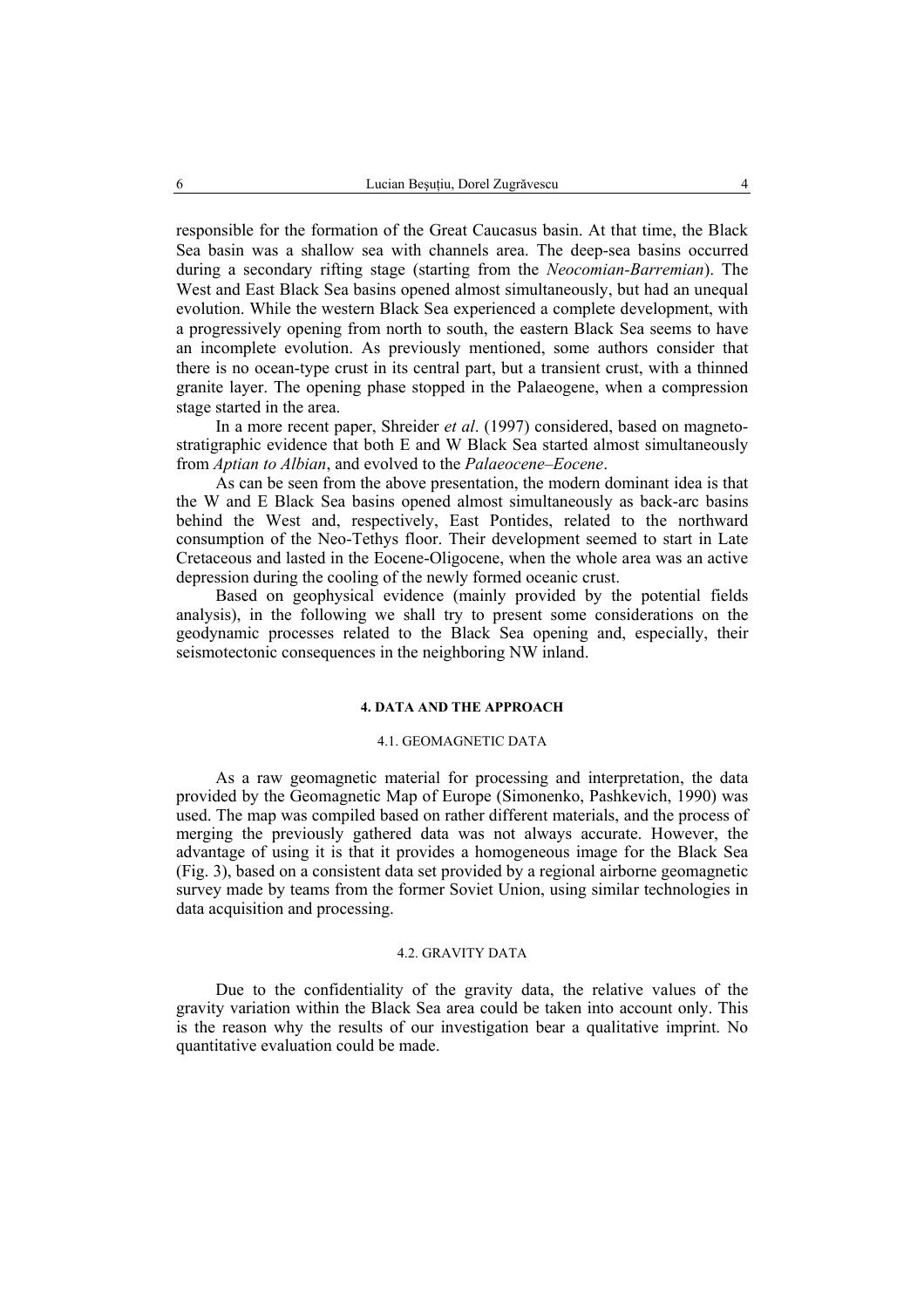The input material used within the processing was represented by a gravity diagram (Fig. 4) of the Black Sea (Makarenko, 2000), which, in fact, is a compilation of the former gravity maps published by Belousov *et al*. (1988).

## 4.3. THE APPROACH

Both the previously mentioned geomagnetic and gravity contour maps were digitized and coordinates brought to the same system. Data were subject to a common computer database, which was then used for further processing. From the very beginning it should be mentioned that a slight miscorrelation in the regional gravity and the geomagnetic anomaly strike for the W Black Sea basin, which had occurred in the raw maps, represented the starting point in our research. We suspected that the presence of some cumulative effects distorted the geomagnetic image.

The basic approach in the investigation of the two potential fields was the filtering technique. Various filters were applied mainly for separating local anomalies from regional trends in the area. Discriminating regional from local effects in potential fields is an old problem (Nettleton, 1949). According to Kautzleben (1963) and Le Mouël (1969) the most appropriate field should provide a zero mathematical expectation to the residual geomagnetic anomaly. Accordingly, we prepared various reference fields, to be subtracted from the observations. Good results were especially obtained using the polynomial regression technique.

#### **5. MAIN RESULTS**

### 5.1. THE GEOMAGNETIC REFLECTION OF THE OCEAN-TYPE CRUST

Among the numerous geomagnetic reference field models computed, an eight order polynomial trend provided the most balanced geomagnetic anomaly. Fig. 5 exhibits the pattern of the residual geomagnetic anomaly obtained by removing that trend from the observations. The image was constructed using the color shaded relief technique (which is more sensitive to the discontinuities presence) with vertical illumination. As can be seen, it succeeded to appropriately outline areas with ocean-type crust in the central part of the basin (where the anomaly exhibits a peculiar pattern) in a rather good agreement with the Black Sea geology.

Besides, the continental platform area, well reflected in a specific geomagnetic field pattern, appears as a narrow zone along the south-western shore, while the NW Black Sea basin seems to cover a wider area, in full agreement with the seismic data.

# 5.2. GRAVITY AND GEOMAGNETIC ZONES ON THE BLACK SEA BOTTOM

Some geomagnetic and gravity zones were visible even in the raw material used. However, the problem consisted in the presence of some miscorrelation between the geomagnetic and gravity anomalies strike. A cumulative effect was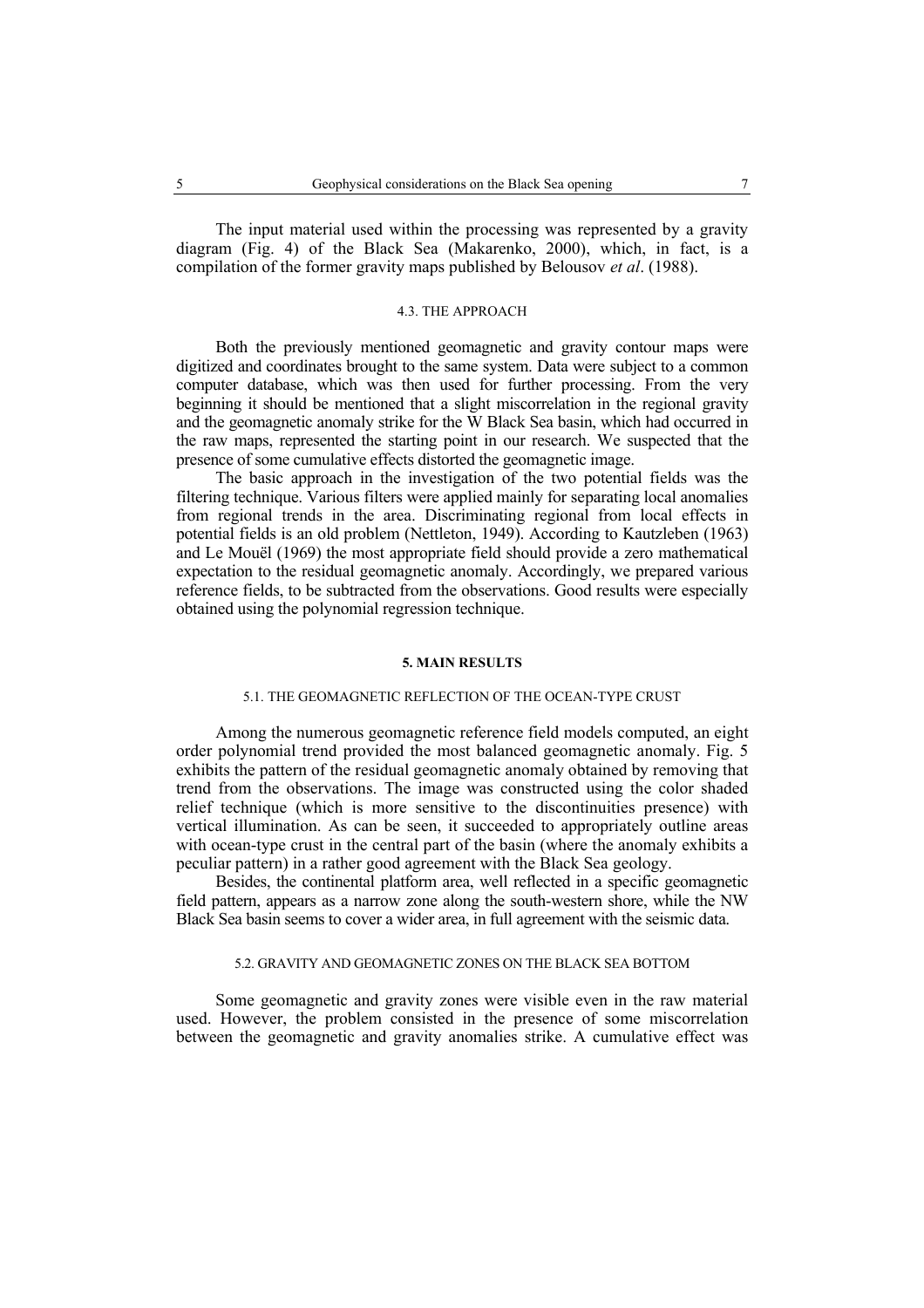suspected from the very beginning to be the cause of the miscorrelation, as previously mentioned.

Following the Kautzleben criterion, various filters were applied in order to discriminate between local and regional trends (Fig. 6). A similar approach was applied to gravity data (Fig. 7). By appropriately filtering the input data, the obtained residuals exhibited a good correlation in the strike of the gravity and geomagnetic anomalies. It seems that the best result was obtained when removing an 8th order polynomial trend from the geomagnetic data, and, respectively, a 9th order polynomial trend from the gravity data.

As can be seen in the pictures, both gravity and geomagnetic images outline several zones striking NE in the W Black Sea basin, and NW within E Black Sea. They advocate for the presence of some crustal slivers with distinct physical properties (magnetization and density) on the sea bottom, rather similar to the situation of the oceans floor. The almost perpendicular strike in the gravity and geomagnetic trend for W and E Black Sea strongly suggests distinct rifting environments for the two basins (Fig. 8). The fact appears somehow controversial with previous models that claim for the simultaneously opening of the two basins, related to a unique geodynamic event (the consumption of the Neo-Tethys floor in a northward subduction should have generated a unique EW strike).

An examination of the earthquake focal mechanism around the Black Sea (Eva *et al*., 1988) adds new evidence to support the idea. Different strikes for *P* axes (which are parallel to the stress tensors) in various areas clearly indicate distinct tectonic environments in the surrounding land. Therefore, several major domains could be discriminated (Fig. 9). While eastern and western Black Sea inland focal mechanisms bear the fingerprint of the distinct opening of the W and respectively, E Black Sea basin, the westward strike of the *P* axes located in westernmost area seems to reflect the tectonic escape along the North Anatolian Fault (NAF). Mention should be made to the fact that generally, within each of the above-mentioned domains, *P* axes strike almost mono-directionally, except for (i) the Vrancea region, and (ii) another area, located SW Black Sea on a confined NAF segment. Within these zones the *P*-axes exhibit almost all azimuths. The second seismic "knot", within the westernmost West Pontides, seems to be located in an area where the NAF would join another major tectonic contact (possible the extension of TTZ beyond the Moesian Plate and the Black Sea).

## 5.3. CRUST EXTENSION

Looking for the inland consequences of the crust extension provided by the W Black Sea opening, the re-examination of the previously obtained geophysical data led to other interesting results. For instance, the reinterpretation of the geomagnetic and gravity information within the SE Carpathians foreland revealed a new PCF track beneath the platform sedimentary cover (Beşuţiu, Nicolescu, 1999). It seems that, due to the W Black Sea opening the fault extended northwestward, toward the Carpathians, and met TTZ in the Vrancea active seismic area.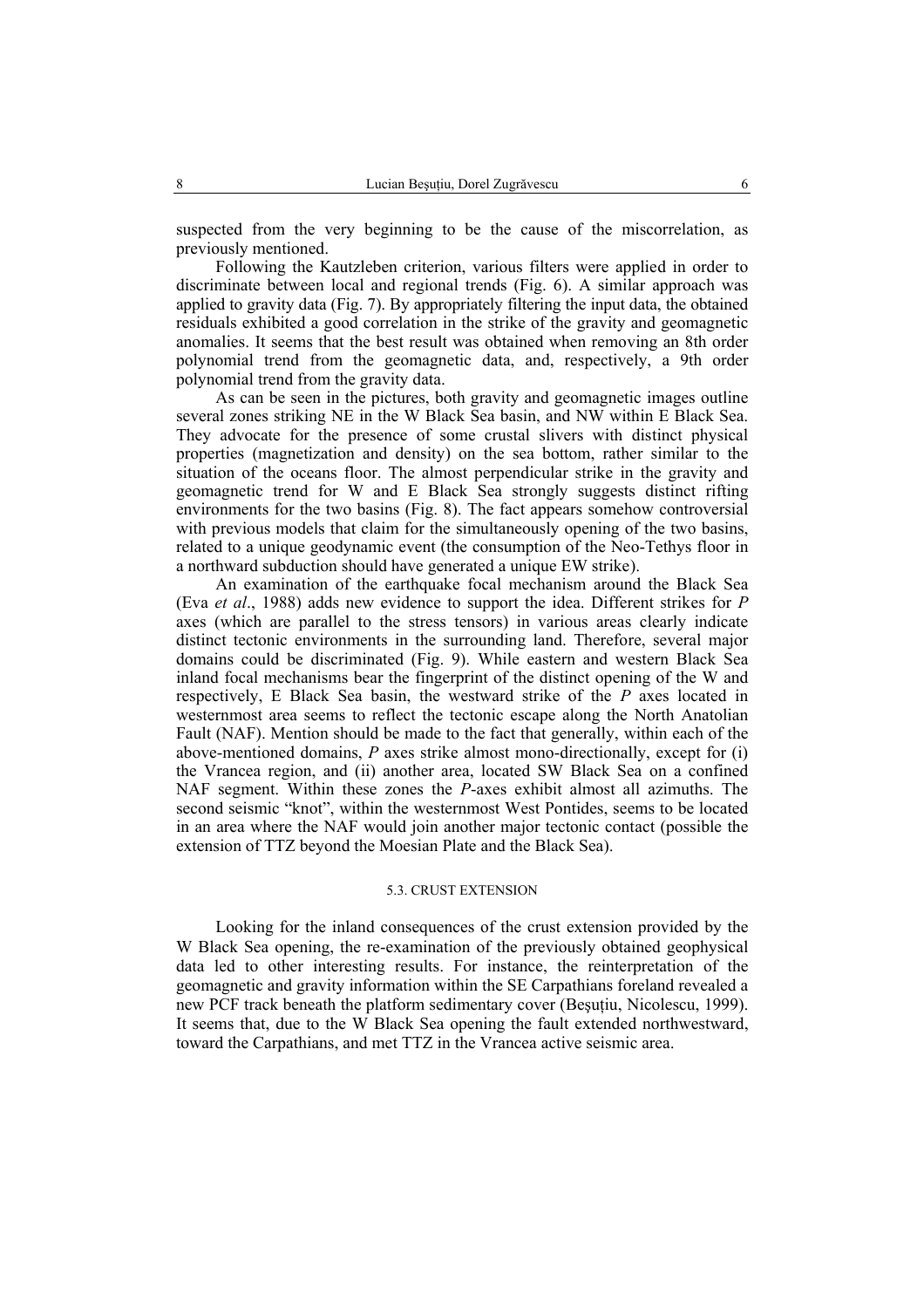The data provided by seismological studies (Oncescu *et al*., 1998) were used to decipher the deep crust structure peculiarities in the area (Beșuțiu, 2001). By using the polynomial regression technique, epicenters of the last millennium registered earthquakes on the Romanian territory could be lined up along the track of several major faults well known on the Romanian territory: Sfântu Gheorghe, Peceneaga–Camena, Capidava–Ovidiu, Intramoesian, Varna–Giurgiu, and so on (Fig. 10).

Scares of major crustal faults splitting the SE Carpathians foreland were also pointed out in the image of the horizontal gradient of the geomagnetic anomaly (Fig. 11). The geomagnetic map is a product of the UKROMM project, a joint venture between the Geological Institute of Romania, the Institute of Geophysics of the National Academy of Sciences, and the Institute of Geology and Geophysics of the National Academy of Sciences of the Republic of Moldova (Beşuţiu *et al.*, 2000). The project was mainly aimed to the merging of national geomagnetic maps into consistent cross-over state borders images. Research was supported by the Romanian Academy grants GAR 82/1998 and GAR 81/1999.

It seems that crust extension, provided by the W Black Sea opening, reactivated some old crustal faults or created new ones, splitting the Carpathians foreland in a perpendicular direction to the rifting strike. Major crust brittle blockbounding faults shared the MoP into several sub-slabs. Within the geodynamic environment provided by the active rifting in the Red Sea and Aden Bay (Fig. 12), these crustal blocks relatively move to each other, from time to time. Their displacement generates normal earthquakes whose epicenters are lined up along their contacts. Among these crust blocks, the most active seems to be the compartment located immediately south PCF, where the main geotectonic effort was directed. It advanced hardly toward the Carpathians, taking along from time to time, by friction, the neighboring blocks and playing an important role in the Alpine chain bending.

#### 5.4. CRUST SHORTENING

It seems that crust shortening related to the W Black Sea opening took place in various environments (Fig. 13).

In the **Eastern Carpathians**, crustal slivers met the inclined external boundary of TTZ and came into an **oblique subduction.** This way, they could be responsible for the specific peculiarities of the subduction-related South Harghita volcanism (Szakács *et al.*, 1993). It seems that the Bârlad Depression, well reflected in a gravity low striking across the direction of extension, is also a consequence of the NW pushing exerted by the crust expelled during the sea opening.

In the **Southern Carpathians**, the crustal blocks expelled by the Black Sea opening faced the vertical margin of the Intra-Alpine plate, the Trans-Getica fault (Beşuţiu, 2002a), and, consequently, did not come into a subduction process. The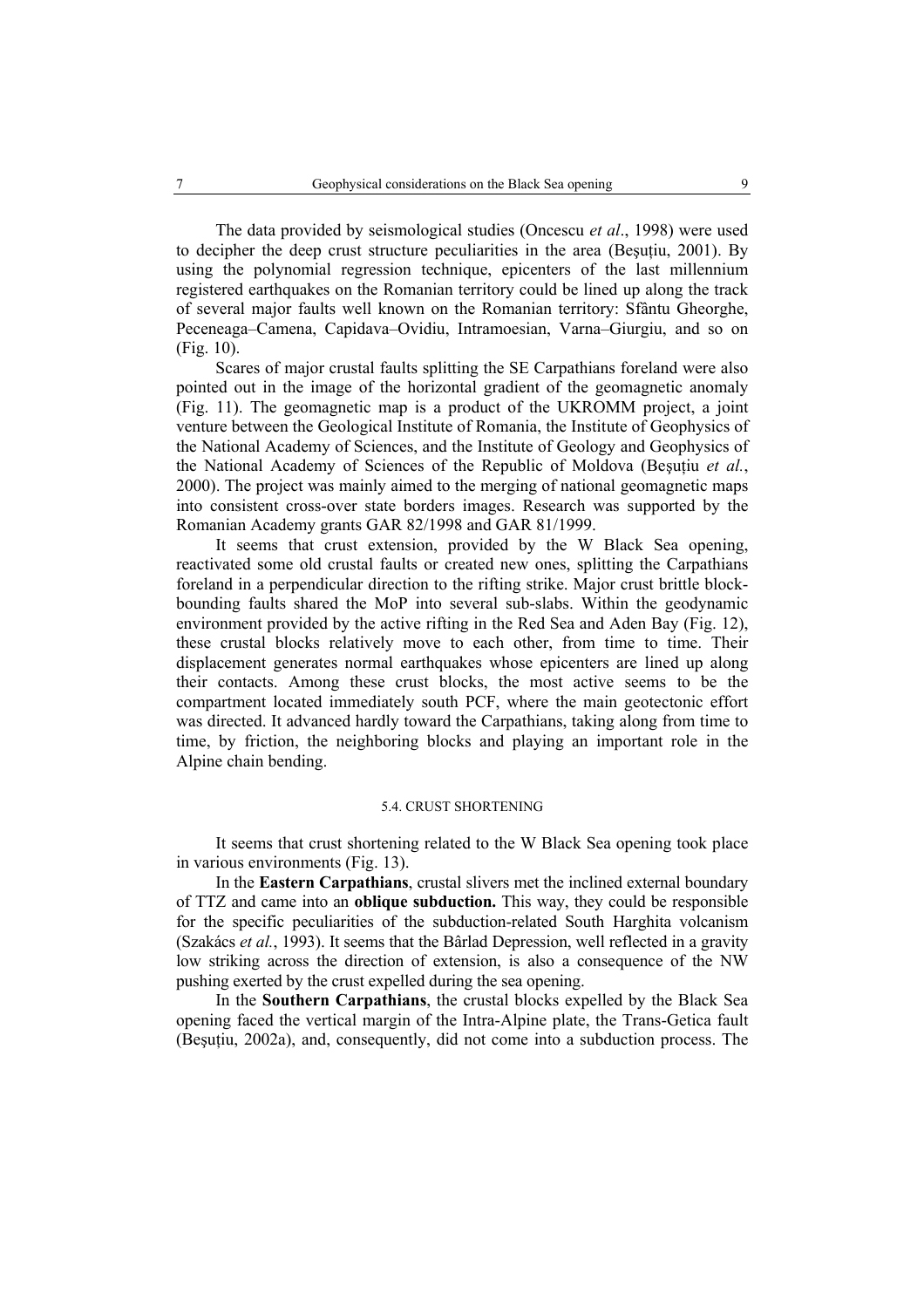absence of volcanism in the area is consistent with this assumption. Instead, it is rather likely that the crust shortening took place in the area by a **lithosphere buckling** (Blundell, 1999). The presence of the lowest gravity low in front and not beneath the Southern Carpathians, the highest mountain chain on the Romanian territory, is fully consistent with this hypothesis.

Finally, **within the bending zone of the Carpathians**, the presence of a continental **unstable transform-transform-compression triple junction** has been recently assumed (Besutiu, 2001, 2002 b). Consequently, the lithospheric compartment located at the contact between the East European Plate, and the Moesian and Intra-Alpine microplates collapsed, and a huge mass of colder lithosphere penetrated the upper mantle. Therefore, several processes of temperature accommodation (convective cells, devolatilization, phase transform processes, and so on) could be responsible for the intermediate depth seismicity in the Vrancea zone.

## **6. CONCLUDING REMARKS**

Based on geophysical data previously gathered within the Black Sea basin and the surrounding area, several considerations have been made on the Black Sea opening and, especially concerning its seismo-tectonic echoes on the NW neighboring inland. The paper was also aimed to demonstrate the still active potential of the gravity and geomagnetic methods for studying regional tectonics.

Following the research made, several aspects should be stressed:

– a peculiar aspect of the residual geomagnetic anomaly pattern was found within the **ocean-type sectors** of the Black Sea crust, which obviously separate it from the rest of the basin;

– an almost reciprocal perpendicular strike of the both residual gravity and geomagnetic anomalies within E and W Black Sea advocates for **distinct opening circumstances** of the two basins: **the seismo-tectonic imprint** in the Black Sea neighboring inland supports the above assumption;

– it seems that the Black Sea basins occurred along two major rifts striking almost perpendicular to each another, **in a rather similar manner to the present active rifting** within the Red Sea and the Aden Bay area (see Fig. 12);

– the off-shore seismics showing a slight thrusts of the E Pontides over the W Pontides seems to advocate for a relatively **earlier opening of the W Black Sea**;

**– the crust extension** provided by the W Black Sea opening **split the SE Carpathians foreland** into several compartments, by re-activating some (*Variscan*?) major faults or creating new crustal block-bounding faults striking perpendicular to the rifting direction;

– the active rifting in the Red Sea and the Aden Bay seems to determine the **present geodynamics** and crust seismicity within the SE Carpathians: the above mentioned crustal slivers are pushed toward NW and relatively move each to other thus generating normal earthquakes along their wedges;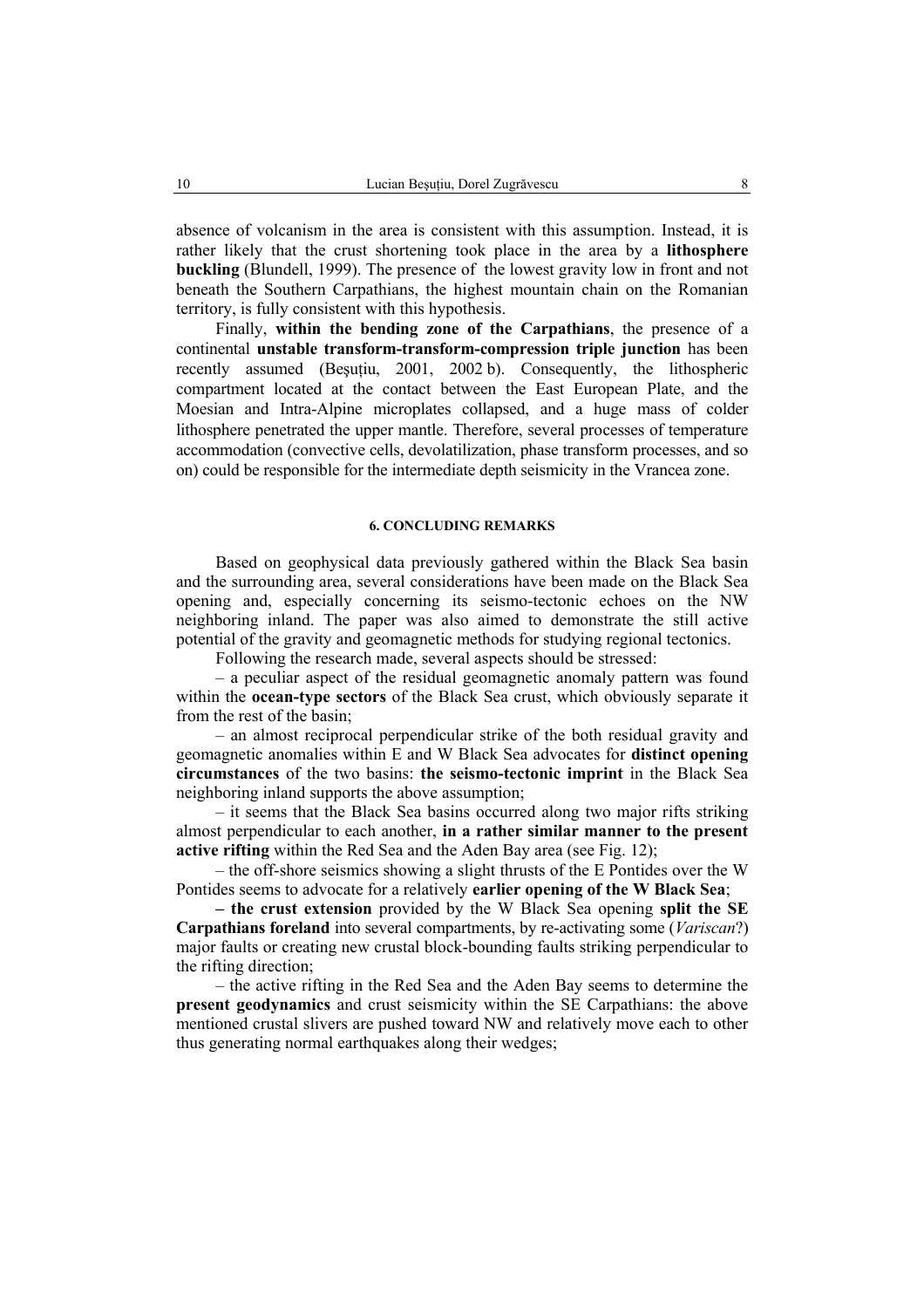**– the crust shortening** took place in **various environments**, the Eastern, and Southern Carpathians;

– according to the regional stress tensor state (Zugrăvescu, Polonic, 1997), it seems that the MoP presently experiences some **westward deriving** along the southern wedge of the IaP, somehow similar to the tectonic escape along the North Anatolian Fault.

#### **REFERENCES**

- ADAMIA, SH.A., GAMKRELIDZE, I.P., ZAKARIADZE, G.S., LORDKIPANIDZE, M.B. (1974), *Adjaro-Trialetian depression and the problem of the formation of deep basin of the Black Sea.*  Geotectonika, (1), pp. 78–94 (*in Russian*).
- ANDRUSOV, N.L. (1893), *On the state of the Black Sea basin in the Pliocene epoch*. Geol. Paleont. St. Pet., Melang, pp. 165–178 (*in Russian*).
- APOLSKII, O.P. (1974), *On the origin of the Black Sea and South Caspian Basins.* Geotektonika, (5), pp. 94–97 (*in Russian*).
- ARHANGHELSKII, A.D., STRAKHOV, N.M. (1938), *Geological structure and history of the development of the Black Sea*. Izv. AN SSSR (*in Russian*).
- BELIAVSKII, N.A, MIKHAILOV, A.E. (1980), *Structure and origin of the Black Sea basin*. Nauka, Moscow (*in Russian*).
- BELOUSOV, V.V., VOLVOVSKII, B.S., ARKHIPOV, I.V., BURIANOVA, V.B., EVSYUKOV, Y.D., GONCHAROV, V.P., GORDIENKO, V.V., ISMAGILOV, D.F., KISLOV, I.I., KOGAN, L.I., KONDYURIN, A.V., KOZLOV, V.N., LEBEDEV, V.I., LOKHOLATNIKOV, V.M., MALOVITSKY, Y.P., MOSKALENKO, V.N., NEPROCHANOV, Y.P., OSTISTY, B.K., RUSAKOV, V.M., SHIMKUS, V.D., SHLEZINGER, A.E., SOCHELNIKOV, V.V., SOLLOGUB, V.B., SOLOVIEV, V.D., STAROSTENKO, V.I., STAROVOITOV, A.F., TEREKHOV, A.A., VOLVOVSKY, I.S., ZHIUGUNOV, A.S., ZOLOTAEV, V.G. (1988), *Structure and evolution of the Earth's crust and upper mantle of the Black Sea*. Bolletino di Geofisica Teorica ed Applicata, XXX, pp. 117–118, 197–324.
- BEŞUȚIU, L. (2001), *Earthquakes and structures within northern Moesian Plate, Romania.* Geologica Balcanica, **31**, 1–2, pp. 89–91.
- BESUTIU, L. (2002a), *Geomagnetic reflection of an ancient plate boundary southern South Carpathians, Romania. Trans-Getica Fault*. GEO 2002, Communications Session of the Romanian Geological Society, Abstracts volume.
- BEŞUŢIU, L. (2002b), *Geophysical evidence toward a continental unstable triple junction within Vrancea area*. 3rd Balkan Geophysical Congress and Exhibition, Sofia, Abstract Book, pp. 281–282.
- BEŞUŢIU, L., NICOLESCU., A. (1999), *Old and new geophysical images within Northern Dobrogea Orogene, Romania.* Rom. J. Tect. & Reg. Geol., **77**, 1, p. 54.
- BLUNDELL, D.J. (1999), *The legacy of the European Geotraverse*. Tectonophysics, 314, 7–16.
- BOBRINSKII, V.M., MAKARESCU, V.S., POLIATA, I.A. (1990), *Gheodinamiceskaia priroda promejutocinih seismiceskih ociagov zonî Vrancea – Vostocinîh Karpatî.* Gheotektonika, **2**, 63–79.
- BOCALETTI, M., GUAZZONE, G. (1974), *Remnant arc and marginal basin in the Cainozoic development of the Mediterranean*. Nature, **252**, 18–21.
- CHEKUNOV, A.V. (1972), *Structure of the Earth's crust and tectonics of the South of the European part of the USSR*. Naukova Dumka, Kiev (*in Russian*).
- DEWEY, J.F., PITMAN, W.C., RYAN, W.B.F., BONIN, J. (1973), *Plate tectonics and the evolution of the Alpine system*. Geol. Soc. Bull., **84**, pp. 3137–3180.

DOBRYNIN, B.F. (1922), *Geomorphology of the Crimea.* Zemlevedenije, 1-2, pp. 78–92 (*in Russian*).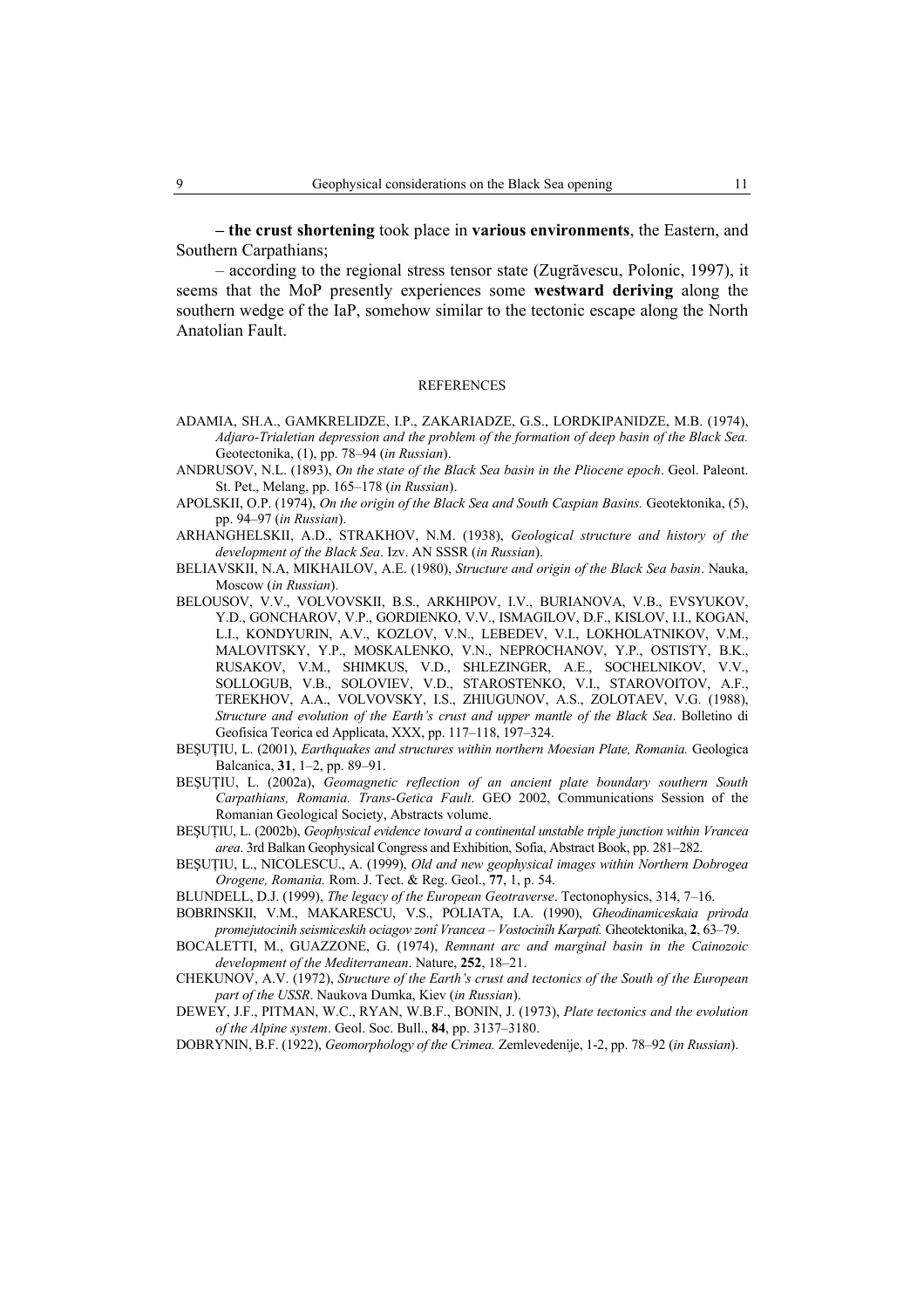- EVA, C., RIUSCETTI, M., SLEJKO, D. (1988), *Seismicity of the Black Sea region.* Bolletino di Geofisica Teorica ed Applicata, XXX, 117–118, pp. 53–66.
- FINETTI, I., BRICCHI, G., DEL BEN, A., PIPAN, M., XUAN, Z. (1988), *Geophysical study of the Black Sea.* Bolletino di Geofisica Teorica ed Applicata, XXX, 117–118, pp. 197–324.
- GEGELYANTZ, A.A., GALPERIN, N.N., KOSMINSKAYA, I.P., KRAFSHINA, R.M. (1958), *Structure of the earth's crust in the Central Caspian Sea from the deep seismic sounding data.*  Dokl. Akad. Nauk. SSSR, **123 (2)**, pp. 520–522 (*in Russian*).
- GONCHAROV, V.P., NEPROCHNOV, Y.P., NEPROCHNOVA, A.F. (1972), *Bottom relief and the deep-sea structure of the Black Sea basin.* Nauka, Moscow (*in Russian*).
- JANSHIN, A.L., BASENYANTS, SH.A., PILIPENKO, A.I., SHLEZINGER, A.E. (1980), *New data on the age of the Black Sea depression.* DAN SSSR, 252, 1, pp. 223–227 (*in Russian).*
- KAUTZLEBEN, H. (1963), *Die analytische Darstellung des Geomagnetischen Hauptfelds und der Säkularvariation.* Abb. Dtsch. Akad. Wiss. Berlin Geomagn. Inst. Potsdam, **32**, pp. 1–96.
- KROPOTKIN, P.N. (1967), *Mechanism of the Earth's crust movements.* Geotectonika, **5**, pp. 25–40 (*in Russian*).
- LE MOUËL, J.L. (1969), *Sur la distribution des éléments magnétiques en France.* Ph.D. Thesis, Faculté des Sciences de l'Université de Paris.
- LETOUZEY, J., BIJOU-DUVAL, B., DORKEL, A., KRISTCHEV, K., MONTADERT, L., SUNGURLU, O. (1977), *The Black Sea: a marginal basin according to geophysical and geological data.* Int. Symp. Struct. Hist. Medit. Basins Split (Yugoslavia), 25–29 Oct.: Bijou-Duval and Montadert Eds., pp. 367–376.
- LICHKOV, B.L. (1933), *The last pages of the geological history of the Black Sea*. Prob. Sov. Geol., **1**, pp. 15–28 (*in Russian*).
- MILANOVSKII, E.E. (1963), *Modern structure of the Caucasus and adjacent deep-sea basins as reflection of the Earth's crust evolution studies in the Alpine geosinclinal*. Vestnik MGU, ser. Geol., **1**, pp. 48–58 (*in Russian*).
- MILANOVSKII, E.E. (1965), *The newest (Late Orogenic) stage of geological development of the Caucasus (Neotectonics and the newest volcanism).* Avtoref. Ph.D. dissert. (*in Russian*).
- MURATOV, M.V. (1949), *Tectonics and history of the development of the alpine geosinclinal area of the south of the European part of the USSR and adjacent countries*. In: Tectonika SSSR, Izv. ANSSSR, ser. Geol., **2**, 510 pp. (*in Russian*).
- MURATOV, M.V. (1955), *History of tectonic development of deep Black Sea basin and its possible origin*. Bull. Mojp. Otd. Geol., **30**, pp. 27–50 (*in Russian*).
- NALIVKIN, D.V. (1928), *Palaeogeography of the Central Asia in Palaeozoic*. In: Vsesoijuz. Sjiezda Geol., Tashkent (*in Russian*).
- NEPROCHONOV, Y.P. (1966), *Deep structure of the earth's crust under the Black Sea according to seismic data.* Bull. Mosk. Ova. Ispyt. Prir., Otd. Geol., **4**, pp. 11–39 (*in Russian*).
- NETTLETON, L.L. (1954), *Regionals, residuals and structures.* Geophysics, XIX, 1.
- OBRUCHEV, V.A. (1926), *New tendencies in tectonics.* Izv. Geol. Komisii, **45**, pp. 117–140 (*in Russian*).
- ROBINSON, A., SPADINI, G., CLOETHINGH, S., RUDAT, Y. (1995), *Stratigraphic of the Black Sea: Inference from basin modeling*. Mas. Petrol. Geol., **12**, 8, pp. 821–835.
- SHREIDER, A.A., KAZMIN, V.G., LYGHIN, V.S. (1997), *Geomagnetic anomalies and the problem of the age of the Black Sea depression.* Geotektonika, **1**, pp. 59–70.
- SORSKII, A.A. (1965), *Main features of the structure and development of Caucasus in connection with its deep structure*. In: Glubinnoe stroenije Kavkaza, Nauka, Moscow (*in Russian*).
- SHLEZINGER, A.E. (1981), *The structure of recent deposits within the Black Sea basin.* Problemy tektoniki zemnoi kory, Moskva, Nauka, pp. 237–262 (*in Russian).*
- SZAKÀCS, A. SEGHEDI, I., PÉCSKAY, Z. (1993), *Peculiarities of South Harghita Mts as terminal segment of the Carpathian Neogene to Quaternary volcanic chain.* Rev. Roum. Géologie, **37**, pp. 21–36.